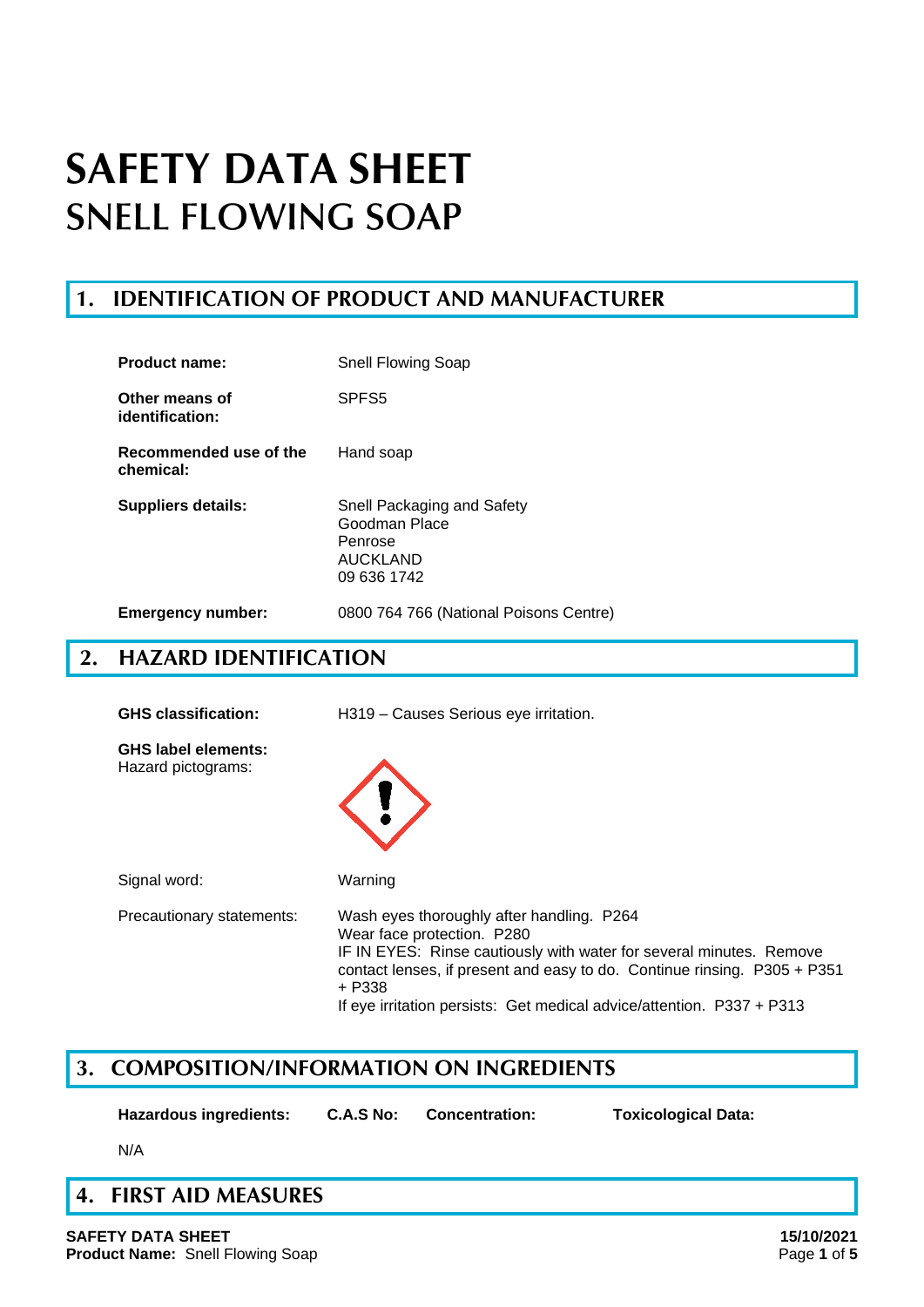**After contact with the eyes:** Immediately rinse eyes with running water for at least 15 minutes. Seek medical attention if irritation persists.

**Ingestion:** Seek immediate medical attention. If conscious, give 3-4 glasses of milk (or if unavailable, water) DO NOT INDUCE VOMITING.

### **5. FIRE FIGHTING MEASURES**

**Extinguishing media: Suitable:** All

**Special Fire Fighting Procedures:** This product not is flammable.

**Unusual Fire and Explosion Hazards:**

Hazardous Product of combustion: Toxic organic vapours, amines and oxides of carbon and nitrogen and hydrogen chloride

### **6. ACCIDENTAL RELEASE MEASURES**

**Spills:** Wear appropriate protective equipment and respirator where mists or vapours of unknown concentrations may be generated

**Large Spills:** Do not allow the product to enter drains or waterways. Remove leaking containers to a detached area. Bund spill area and recover, consider recycling. Absorb spilled product with inert material (e.g. sand, earth etc.).

Floors may become slippery. NB vigorous flushing may generate copious foam.

**Disposal:** Dispose of waste to an approved waste disposal facility.

**Cleaning of equipment:** Clean with water.

#### $\overline{7}$ . **HANDLING AND STORAGE**

**Handling:** Measures to prevent fire and explosion: No special measures required. Avoid eye contact.

**Storage:** Do not contaminate drinking water, food or feed by storage or disposal.

#### **EXPOSURE CONTROLS/PERSONAL PROTECTION** 8.

**Ventilation:** In processes where mists or vapours may be generated, proper ventilation must be provided in accordance with good ventilation practices.

#### **Personal Protective Equipment** Eye Protection: Safety glasses/goggles Hand Protection: N/A Skin and Body Protection: N/A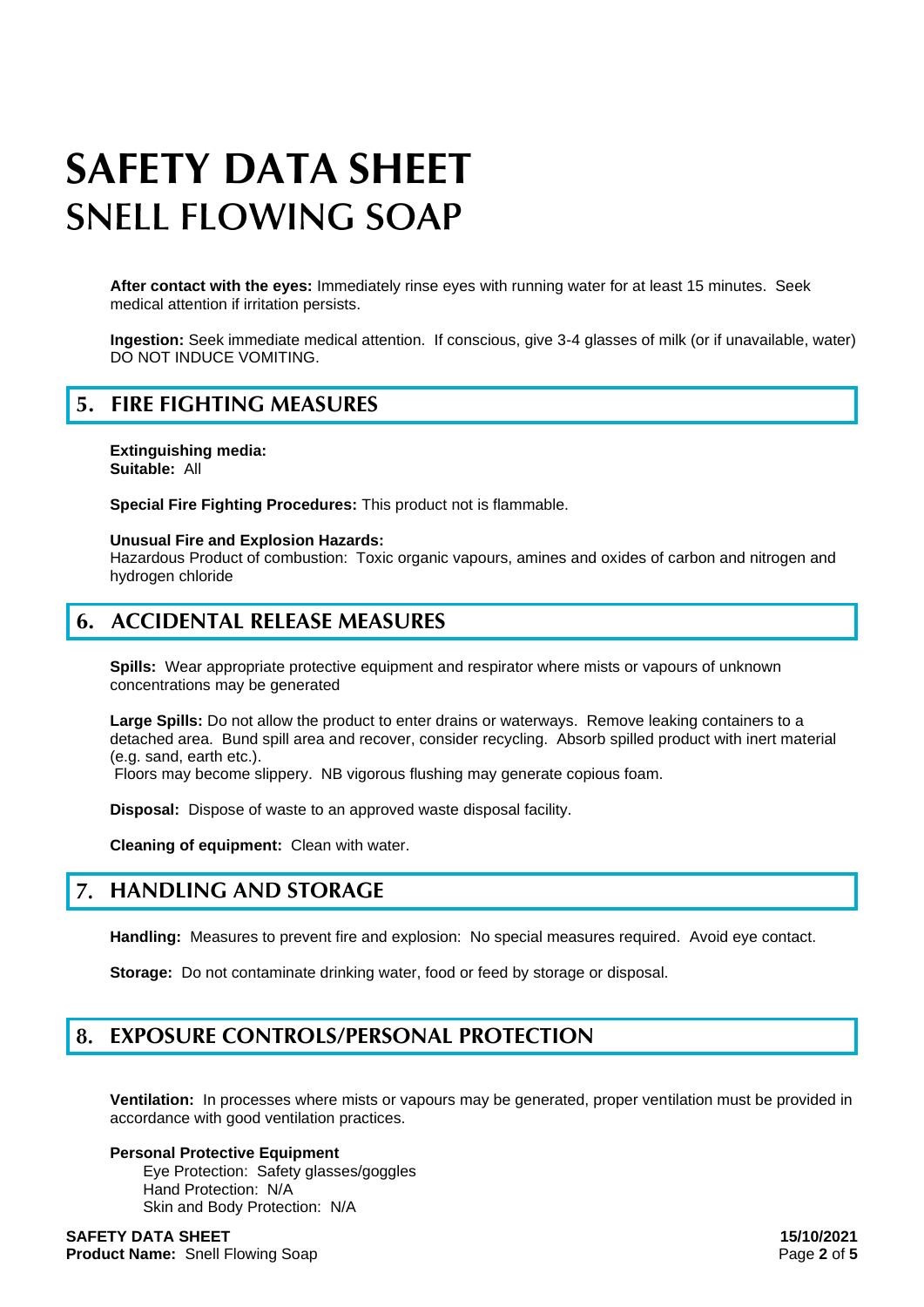### **PHYSICAL AND CHEMICAL PROPERTIES**

| Form:                            | Liquid          |
|----------------------------------|-----------------|
| Colour:                          | Pink            |
| Odour:                           | Floral          |
| <b>Boiling Point (degree c):</b> | $100^{\circ}$ C |
| Flash Point (degree c):          | N/D             |
| Max, % Volatile:                 | N/D             |
| Density at 20 degree c, g/ml:    | N/D             |
| <b>Solubility in Water:</b>      | 100%            |
| :bH                              | 6.2             |

## **10. STABILITY AND REACTIVITY**

**Stability:** Stable under normal operating conditions

**Materials to Avoid:** N/D

**Hazardous Decomposition Products:** N/A

**Dangerous Reactions:** None

#### **TOXICOLOGICAL INFORMATION** 11.

| <b>Health Effects:</b>        | Swallowed: Harmful if swallowed<br>Eye: Irritant<br>Skin: N/A<br>Inhaled: Irritating if inhaled. |
|-------------------------------|--------------------------------------------------------------------------------------------------|
| <b>Acute oral Toxicity:</b>   | N/D                                                                                              |
| <b>Acute Dermal Toxicity:</b> | N/D                                                                                              |
| <b>Skin Irritation:</b>       | Wash contaminated area for 15 minutes; if irritation persists consult a<br>doctor.               |
| Eye Irritation:               | Flush well with water for 15 minutes, then consult a doctor.                                     |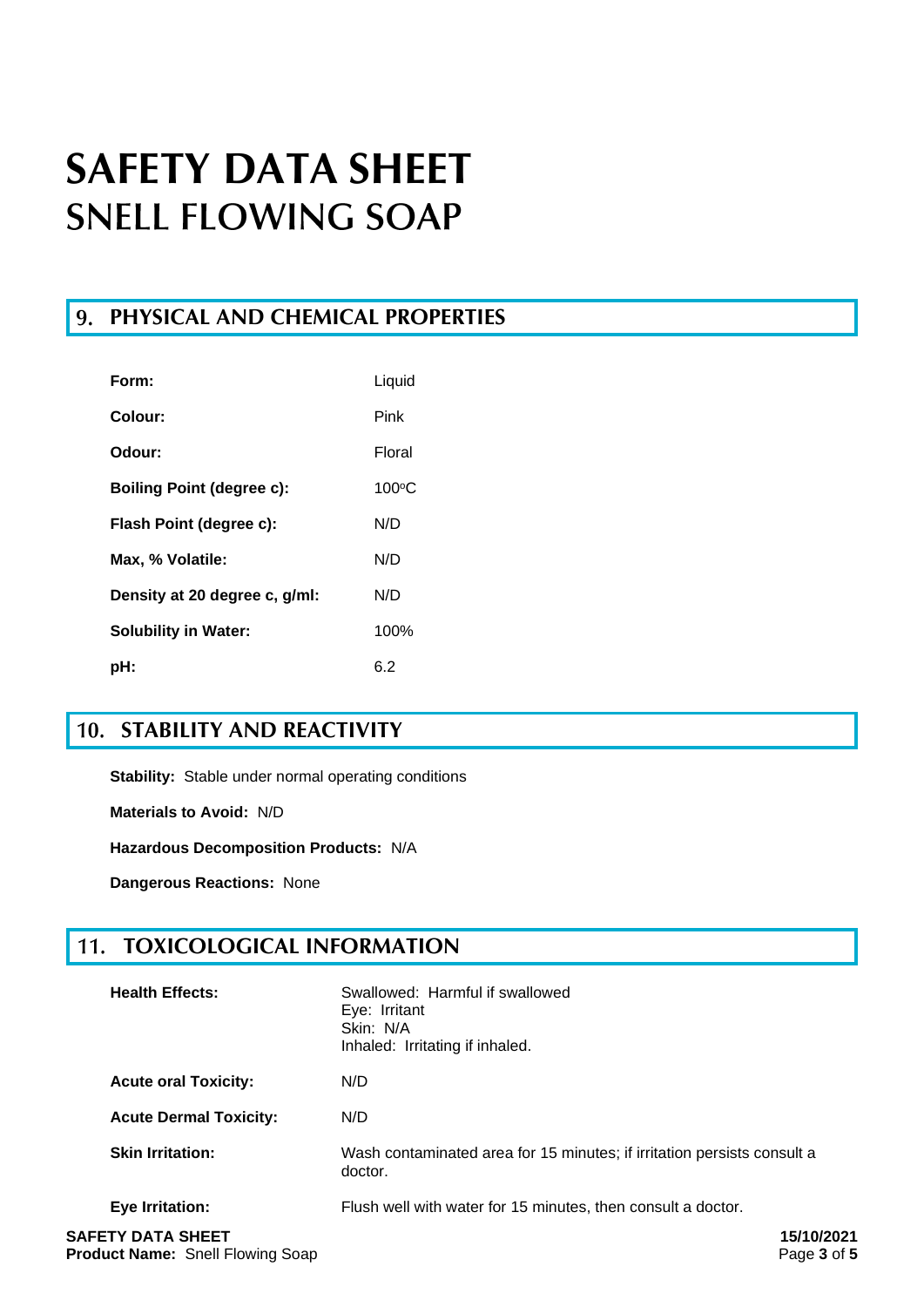**Sensitisation:** N/D

#### $12.$ **ECOLOGICAL INFORMATION**

**Aquatic Toxicity:** N/A **Avian Toxicity:** N/A

#### **13. DISPOSAL CONSIDERATIONS**

- **1.** Dispose of waste to an approved waste disposal facility.
- **2.** Disposal of empty container: Triple rinse then send to the local council approved recycling facility.
- **3.** Disposal of packaging: Send to the local council approved recycling facility.

#### **TRANSPORT REGULATIONS** 14.

| <b>U.N Number:</b>           | N/A |
|------------------------------|-----|
| Hazchem code:                | N/A |
| <b>Proper Shipping Name:</b> | N/A |
| <b>Packing Group:</b>        | N/A |
| Dangerous Goods Class:       | N/A |

#### **REGULATORY INFORMATION** 15.

| <b>EPA Approval Code:</b>    | HSR002530                                                 |                                                  |
|------------------------------|-----------------------------------------------------------|--------------------------------------------------|
| <b>Group Standard:</b>       | Cleaning products (Subsidiary Hazard) Group Standard 2006 |                                                  |
| <b>HSNO Classifications:</b> | Subclass 6.4 Category A                                   | Substances that are irritating to ocular tissue. |
| Labelling:                   | Caution - Keep out of reach of children.                  |                                                  |

### **16. OTHER INFORMATION**